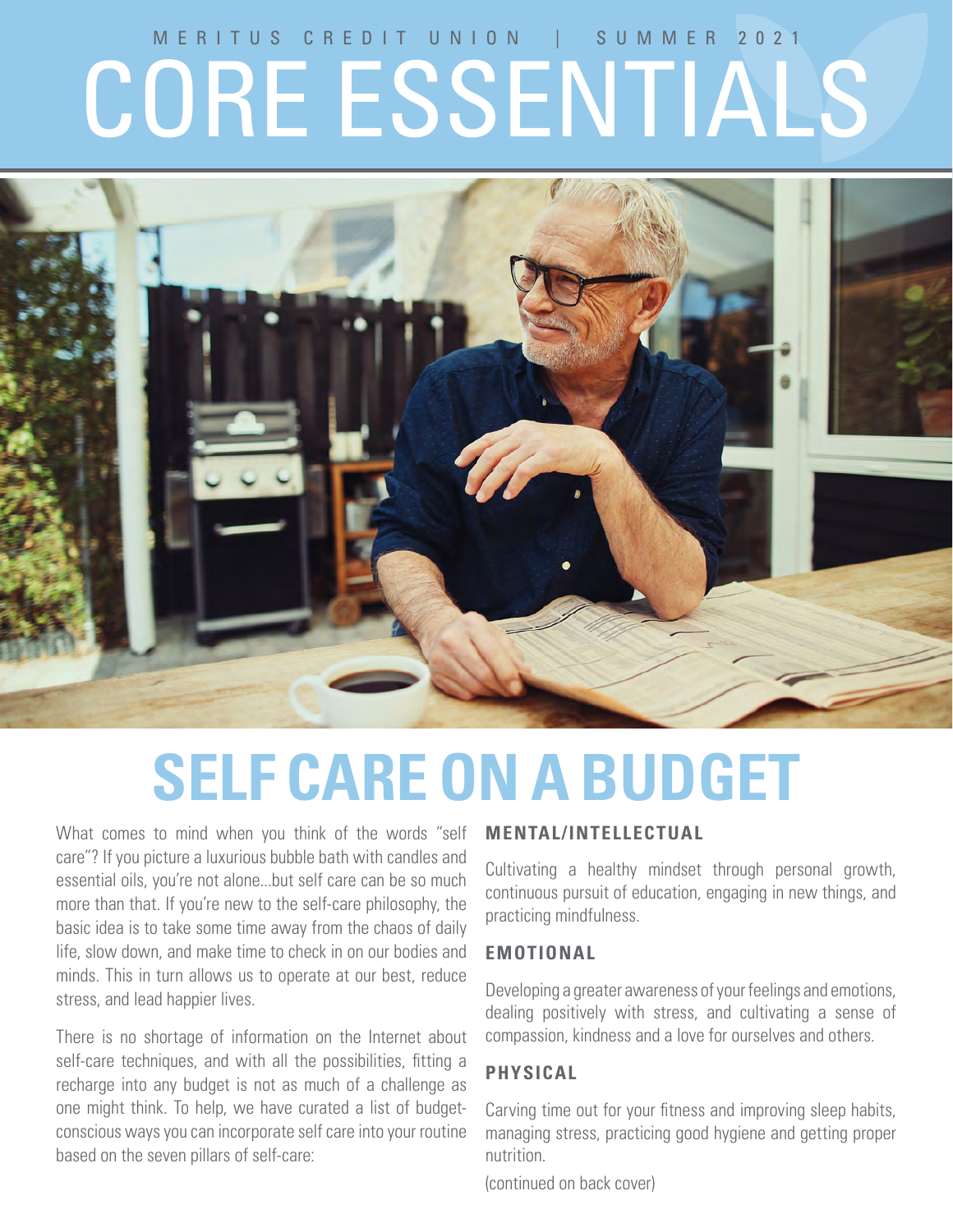

# TEACHER GRANTS ARE RETURNING

After a brief hiatus, we are pleased to announce that Teacher Grants are returning for the 2021-22 academic year.

## **CHANGES FOR THIS YEAR**

- » Grants will be awarded twice a year (once in the fall and once in the spring).
- » A total of ten \$250 grants will be awarded for each application period.\*\*

Funds received from this grant may go toward purchasing classroom materials, positive behavior incentives, classroom makeovers, or other related items to impact student success.

#### **HOW TO APPLY**

Visit merituscu.net/teacher-grants to apply by Friday, October 15, 2021 for the first round of grants. Eligible applicants may complete and submit the form on our website for consideration.

Fall award winners will be personally contacted and then

publicly announced on our website and facebook page.

Those who wish to apply for the Spring round of grants may do so by Tuesday, March 15, 2022.

# SCHOLARSHIP WINNERS

Every year we are proud to give back to our hard-working students by awarding six \$2,000 scholarships to eligible members graduating from high schools in Acadia, Iberia, Lafayette, St. Martin and Vermilion parishes.



Please join us in celebrating these incredible scholarship winners, wishing them luck for their bright futures ahead:

- » Bryce Stevens
- » Cameron Theyard
- » Caylin Trahan
- » Hannah Dickerson
- » Joshua Listi
- » Thomas Morris

Read more about our recipients and their achievements at merituscu.net/blog. Applications for 2022 scholarships will open in January and will be posted on our Scholarships page.

# TAKE A VACATION FROM YOUR LOAN THIS SUMMER

Get extra cash for your summer vacation, home projects and other needs when you skip a payment on your vehicle or personal loan!

Request forms are available at all branch locations now or can be printed from merituscu.net/skipapayment.

### **SOME THINGS TO REMEMBER:**

- » You may choose from the months of June, July or August to skip your payment.
- » For borrowers with more than one loan, you may skip a payment on each eligible loan.\*
- » A small \$29 per loan fee must accompany request forms and your account must be in good standing to take advantage of this offer.

Call or visit a branch near you to complete your Skip-a-Payment request form today.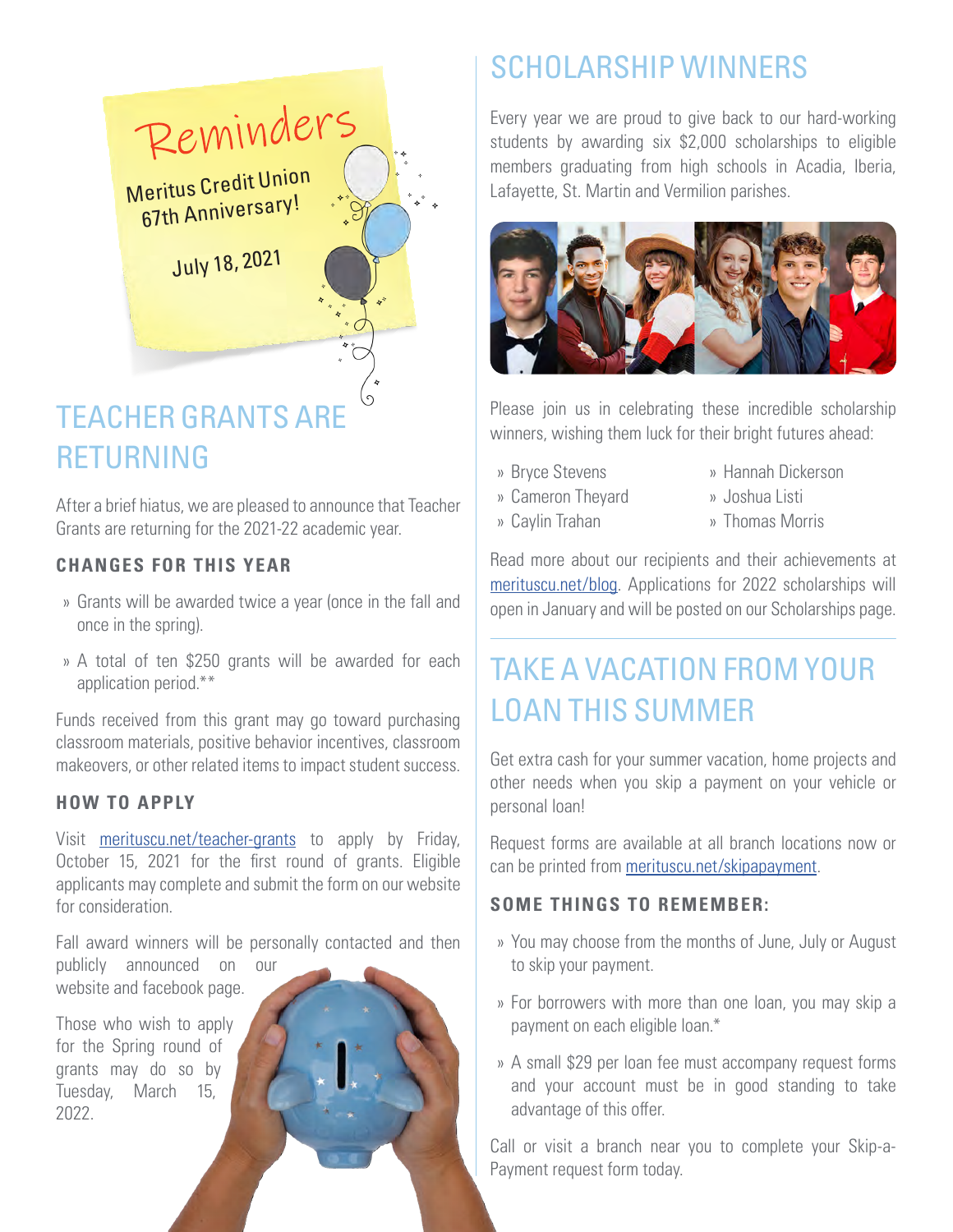# MAKE A GRAND COMEBACK THIS FALL

We know you're not ready to think about back to school (or maybe you're excited and ready to get the kids out of the house)...but this year we're combating the back to school blues with a sweet deal you won't want to miss:

Between July 15 - September 15, 2021, qualifying members will be entered to win a grand prize of \$1,000 cash PLUS \$1,000 to donate to a school of their choice.<sup>†</sup>

#### **HOW TO QUALIFY**

Members have the opportunity to earn entries based on the following:

» Receive one entry when you register with CreditSense (those already registered will receive automatic entry).



- » Receive one entry for every five swipes with your Kasasa Checking Account debit card.
- » Receive 10 entries for each Back-to-School loan booked during the promotional period.

Don't miss out on this opportunity to get extra cash for your back to school shopping and give back at the same time. Call us at 800.989.2800 or visit merituscu.net/grandcomeback to learn more.



**FINANCIAL LITERACY UPDATES**

Commitment to providing financial resources and tools to help our members is in our DNA. In June, we hosted two Zoom sessions for our members in education on how to navigate retirement in the school system, financial trends forecasted for the Acadiana economy, and more.

# **MEWS & EVENTS**

#### **DANA BERGERON**

Dana is a former Acadiana Ram and alum of Remington College. She joins our growing team of call center representatives and is our resident cow enthusiast.



## **JASMINE FUSILIER**

Jasmine is our newest face on the teller line at main branch. She also attended Acadiana High and loves a good DIY project in her downtime.





### **HEATHER DEVALCOURT**

Heather is returning to the Meritus family as our administrative project coordinator. She graduated from Carencro HS and UL Lafayette, and is learning to channel her inner Bob Ross with watercolor.



#### **KENYATTOR KING**

Kenyattor is a student at UL Lafayette and hails from New Orleans. He enjoys sports and writing, and he hopes to take a cross country road trip to explore the US with his dog Nola.